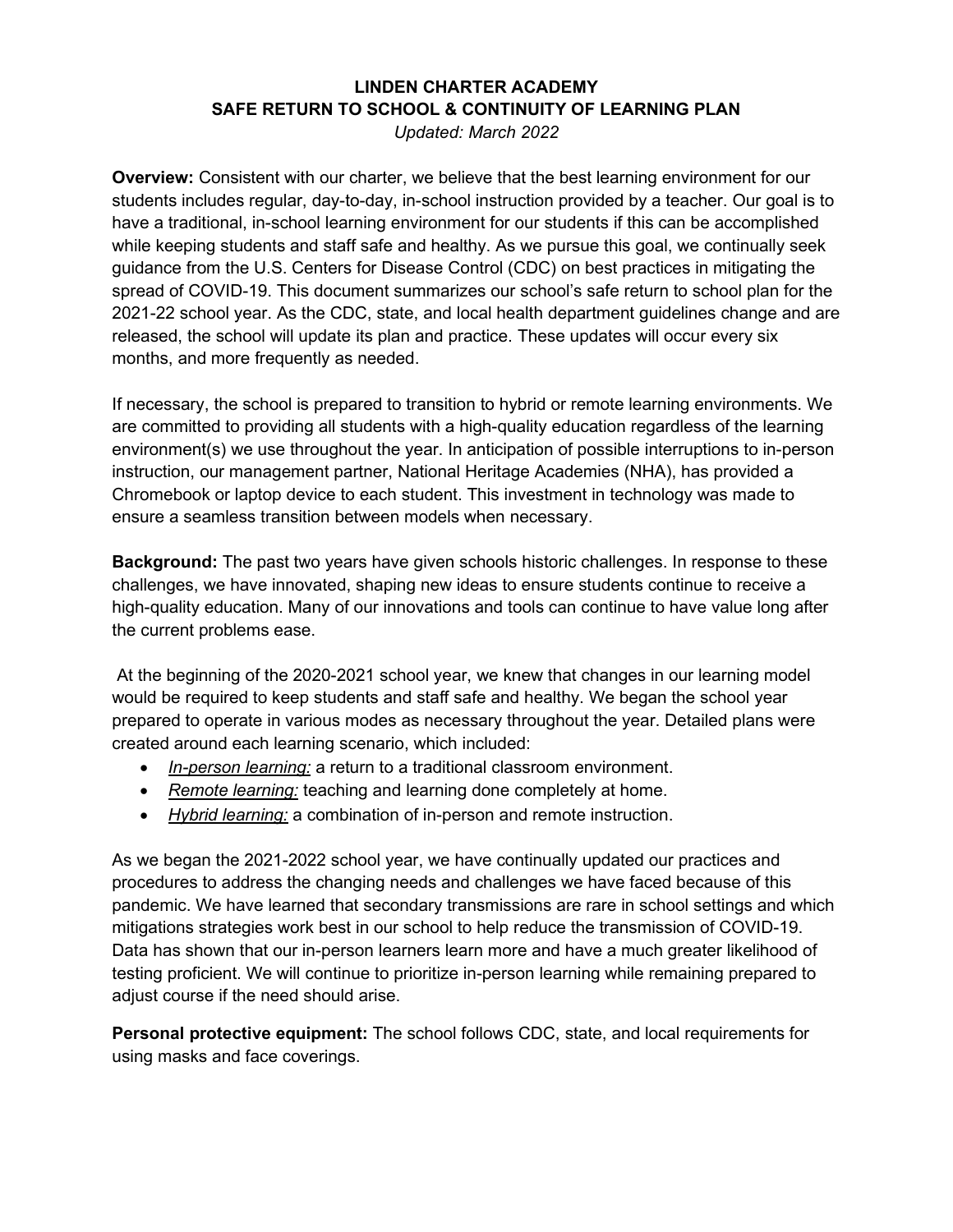Masks are recommended but not required for all staff, students, and visitors. Persons with exposure to COVID-19 or experiencing symptoms should wear a mask for at least 10 days. The school will support students and staff who choose to continue wearing a mask. Extra masks are made available in the front office.

**Social/physical distancing:** Social distancing reminder signs and one-way traffic floor markings (where possible) are placed throughout the school building. The school utilizes staggered entrance/exit arrival and dismissal procedures to assist with social distancing. Students keep their personal items separate and in individually labeled cubbies, containers, or lockers. Students should not be sharing personal materials such as pens, pencils, etc. Each classroom has materials to disinfect commonly shared items such as computers and curricular tools.

**Hygiene and cleaning:** We have made several significant changes with our janitorial service partner, Aramark, such as increasing manpower, changes in management structure, improved training, greater accountability, and monthly performance audits. In addition to baseline janitorial services, Aramark also provides additional cleaning services due to COVID-19. These include:

- All high touch point locations light switches, door handles, bathroom faucet handles, and so on – are disinfected and cleaned at least once a day in accordance with the CDC guidance.
- All cleaning materials are EPA-approved for use against COVID-19.
- Aramark provides the school all necessary materials.
	- $\circ$  Aramark is ensuring that each classroom has hand sanitizer, a spray bottle of disinfectant cleaner, paper towels, and instructions on how to properly use the provided materials when additional cleaning/disinfecting is needed in classrooms.
	- $\circ$  Aramark is also ensuring that the school stocks plenty of hand soap to stay ahead of any shortage. Soap, hand sanitizer, and disinfectant cleaner are refilled, as necessary.
- All janitorial staff have been trained on cleaning and disinfecting specifically for COVID-19.
- Facilities Preparedness and Response Plan (attached as Appendix A)
	- $\circ$  Following CDC guidelines, we have created an action plan to be used if there is a suspected or confirmed case of COVID-19 in the school building. This plan includes disinfection and cleaning tasks based on the timeline of when a suspected or confirmed case was last in the school building.
- We store cleaning and disinfection products safely and in compliance with standards.

In addition to the added efforts of our provider of janitorial services, we are all joining in the effort to promote safe hygiene habits. Handwashing posters instructing and reinforcing proper handwashing techniques are placed in bathrooms. Hand sanitizing stations are available throughout the building.

Desks are disinfected in between classes and all hands-on classroom materials are disinfected between each student group. Each classroom has materials to disinfect commonly shared items such as computers and curricular tools.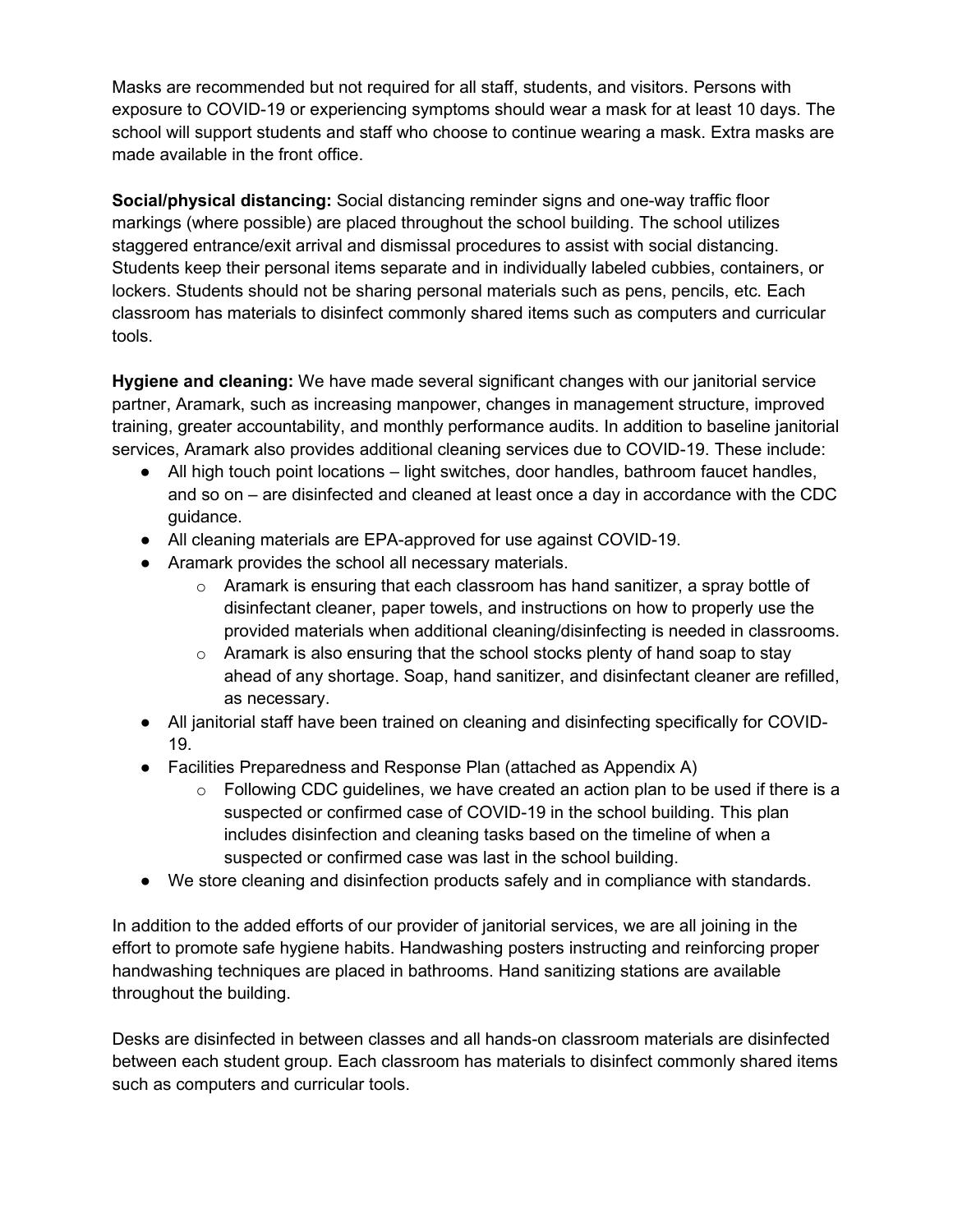**Monitoring student and staff health:** NHA monitors and follows all federal, state, and local requirements as it relates to COVID-19 safety procedures. NHA also, in conjunction with our epidemiologist, reviews federal and state recommendations and follows them as necessary to ensure the safety of our students and staff and to ensure the continuity of in-person learning.

If an employee or student shows COVID-19 symptoms, they are sent home or to an identified isolation room until they can be safely picked up.

If there is a confirmed case, the school works with its NHA Business Partner (BP) to report the case to the local health department. If necessary, the BP partners with the NHA Communications team to ensure proper stakeholders are notified timely, while ensuring compliance with employee and student confidentiality and HIPAA requirements. Staff and students with probable or confirmed cases of COVID-19 can return to school after they have complied with current CDC and/or state isolation guidelines.

The school takes students' temperatures upon arrival. Trained staff does this work using appropriate personal protective equipment (PPE), including gloves, disposable face masks, and face shields.

Staff members must complete daily wellness checks before arriving at work to ensure they do not exhibit COVID-19 symptoms (fever, cough, shortness of breath, or difficulty breathing). NHA has created a daily health-screening app for this check. Staff members use their mobile device to scan a QR code and complete the required screening survey.

**Vaccinations:** NHA has provided us up-to-date information and resources on vaccination in our state and county.

**Continuity of Learning for Special Populations:** Students with IEPs or 504s access the same learning opportunities offered to general education students. These learning activities and supports address student needs identified in their IEP/504 to the extent appropriate. To accomplish this, special education providers collaborate with general education teachers to ensure provision of accommodations and modifications (when appropriate) that allow students to access learning opportunities. Individualized accommodations are documented and shared with classroom teachers for each student. English Learning (EL) teachers work with classroom teachers to provide necessary scaffolds to schoolwork to ensure that EL students have access to the core content.

The school complies with the regulations imposed by the state and by the Individuals with Disabilities Education Act (IDEA) ensures that all children with disabilities receive an Individual Educational Program (IEP) designed to address their unique needs. All required components of the IEP are addressed, including a description of the student's present level of academic achievement and functional performance, including disability-related needs, goals and objectives, supplemental aides and services, program services, ancillary services, and extended school year.

All students with disabilities are considered general education students first. Each IEP is designed to assure that eligible students receive a free appropriate public education (FAPE) and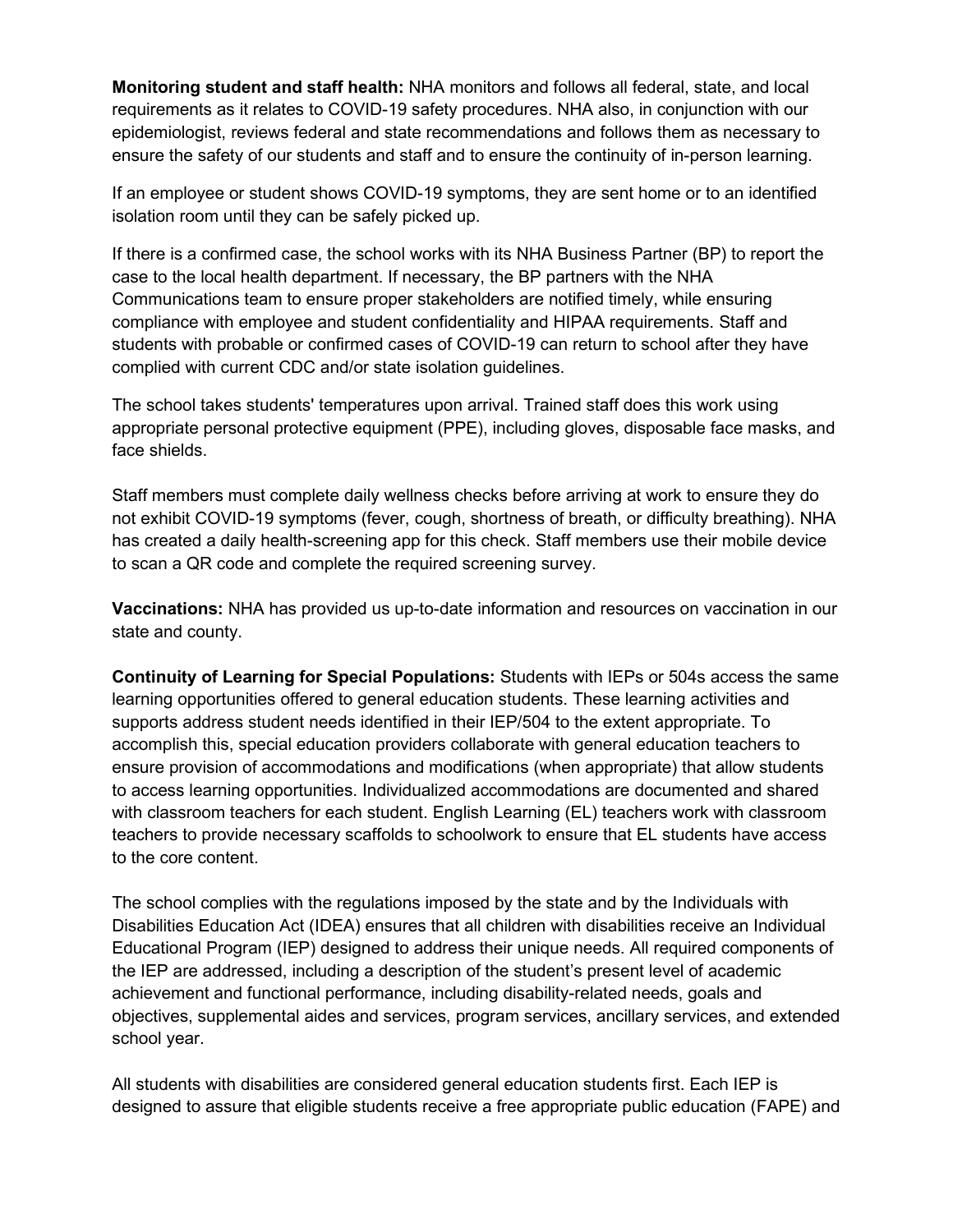specialized instruction delivered by highly qualified special education staff within the least restrictive environment (LRE). Before school opens, we review registration forms to identify students with current IEPs from previous schools attended. We inform parents of their rights, procedures, and responsibilities under special education law. Decisions about an IEP are made by the school's IEP Team. This team has required participants, including general and special education providers and administrators. Parents are also encouraged to join the IEP Team.

As much as appropriate, children who are disabled are educated with children who are nondisabled. Special classes, separate schooling, or other removal of children with disabilities from the regular educational environment occurs only if the nature or severity of the disability is such that satisfactory education in regular classes with supplemental aids and services cannot be achieved.

To meet LRE requirements, the school ensures that a continuum of placement options is available to students with disabilities, including:

- services provided within the general education classroom;
- pull-out services;
- special classes;
- home instruction;
- instruction in hospitals and institutions; and
- in special circumstances, access to programs and services in settings outside the school.

The Individualized Education Program Team (IEPT) makes decisions about student placement.

**Continuity of food services:** We meet all guidance and procedures set forth by the CDC and by state and local health departments related to food service models and operations for students. We provide staff additional PPE, including gloves, masks, cleaning chemicals, and hand sanitizer. Sneeze guards have been added to all food distribution carts. Cutlery, seasonings, and sauces are placed directly on individual trays. Staff are trained on food safety standards on a regular basis and abide by all safety regulations. Students eat in their classrooms or in the gymnasium/cafeteria with appropriate social distancing.

In the event of a COVID-19 outbreak, we work with school nutrition agencies and local health departments to ensure that we comply with all requirements. We continue serving food when schools are closed when that is allowed and can be done safely. We continue to provide meal service to the extent applicable. We notify parents when food is available via the SchoolMessenger system (which can send emails and texts to each family), school newsletters and updates, and our website as appropriate.

**Mental health, behavioral, and emotional support services and support:** Traumatic experiences like COVID-19 can impact learning, behavior, and relationships at school. Research clearly indicates that a traumatic experience in childhood can diminish concentration, memory, and the development of language that children need to be successful at school. The COVID-19 pandemic is affecting not just our children's physical health and academic experience, but it is taking a deep emotional toll as well. We believe children's well-being